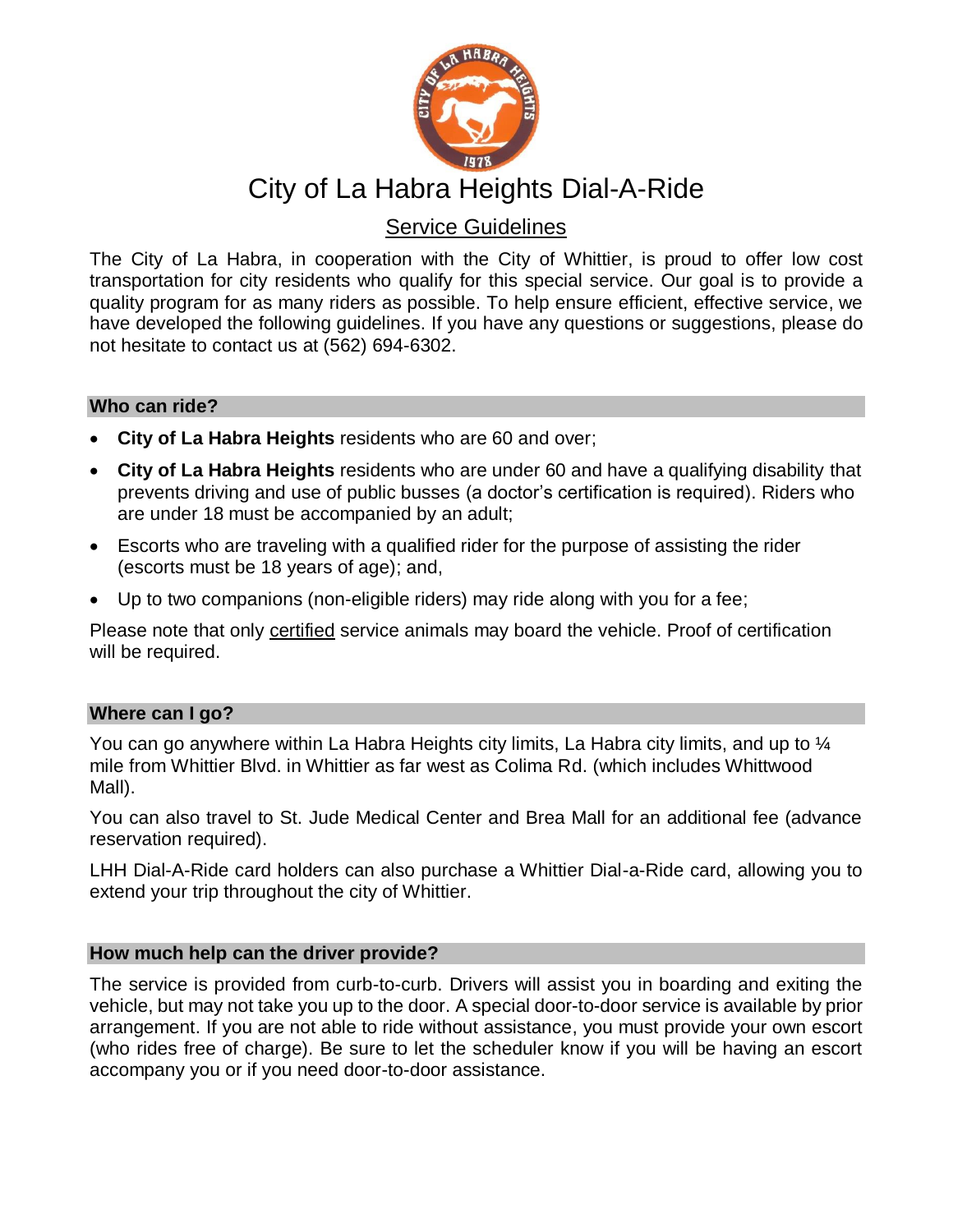### **What is the fare?**

Trips are \$1.00 each way\*. Riders must purchase prepaid cards. Cards are available in \$10 and \$20 increments and do not expire. Cards may be purchased in person at the La Habra Heights City Hall, 1245 N. Hacienda Rd., La Habra Heights Monday through Thursday 8:00a.m. - 5:30p.m. excluding holidays or by mail (Transit Department, Whittier Senior Center, 13225 Walnut St., Whittier, CA 90602. You must have a valid fare card to ride. The drivers are not allowed to accept payments for ride cards or trips.

Up to two friends or relatives may ride with you for \$2.00 each way (amount is deducted from the fare card). Escorts who are riding to assist you ride free.

\*Trips to St. Jude Medical Center and Brea Mall are \$2.00 each way

| When can I ride? |               |              |               |  |
|------------------|---------------|--------------|---------------|--|
|                  | First Pick-Up | Last Pick-Up | Last Drop Off |  |
| Monday – Friday  | $9:00$ a.m.   | $5:30$ p.m.  | 6:00 p.m.     |  |
| Holidays*        | 8:00 a.m.     | $3:30$ p.m.  | $4:00$ p.m.   |  |

\*Prescheduled trips only on New Year's Eve, New Year's Day, Martin Luther King Jr. Day, President's Day, Memorial Day, 4<sup>th</sup> of July, Labor Day, Veteran's Day, Thanksgiving Day, Christmas Eve and Christmas Day.

#### **How do I reserve a trip?**

You must already be registered and have a Dial-A-Ride card.

Call *(562) 698-3013* to schedule your ride. The dispatcher will need to know:

- *1.* Your LAST NAME, FIRST NAME
- *2.* STREET ADDRESS of pick-up and return location
- *3.* DAY and DATE you want the ride
- *4.* TIME you want to arrive at your destination\*
- *5.* The TOTAL NUMBER of passengers riding
- *6.* Indicate if you use a WHEELCHAIR or SERVICE ANIMAL (animal must be cleared in advance)
- *7.* Indicate if you require the DOOR-TO-DOOR Service
- *8.* If you are going to a medical appointment, give your APPOINTMENT TIME and DOCTOR'S ADDRESS

\*DAR is a shared ride. It is not an uninterrupted point-to-point service. While we will make your ride as short as possible, your pick-up time will be set by the dispatcher.

#### **Prescheduling Trips**

Reservations are accepted from seven days ahead until 6:00 p.m. the day before your trip. For the best service, we recommend that you schedule your ride at least two days ahead of time.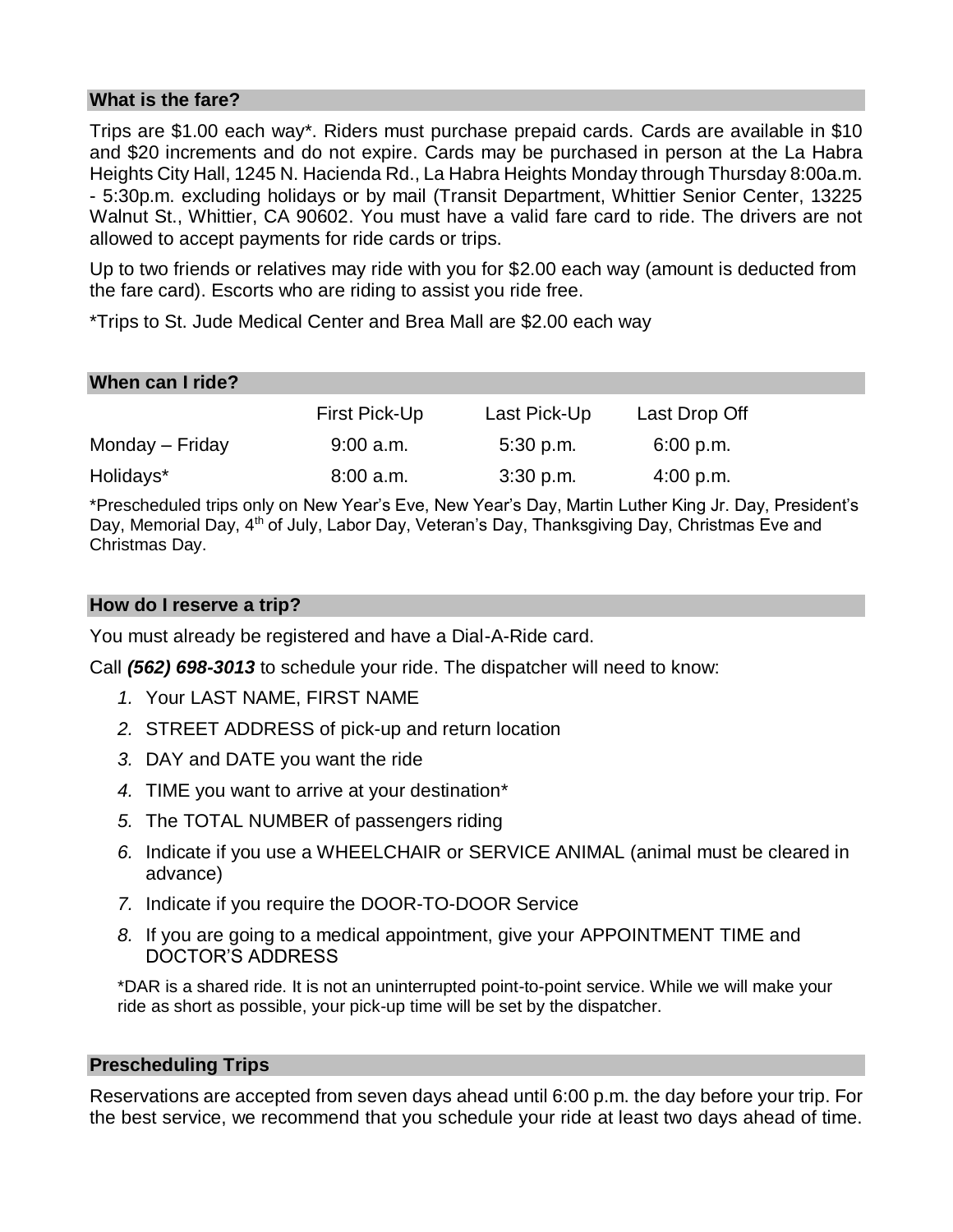You can preschedule both your initial and return trips at the same time. Note that pick-ups must be scheduled no later than 30 minutes before closing time.

#### **Same Day Trip Scheduling**

Same day pick-ups are based on availability and are not available on holidays. To ride on the same day, call dispatch *WHEN YOU ARE READY TO LEAVE.*

#### **Standing Reservations**

Standing reservations may be available for ongoing medical treatments, work and other appointments and are subject to approval and availability. These trips are limited, subject to periodic review and do not receive a coupon stamp.

#### **Changing Destinations**

Normally, trip destinations cannot be changed enroute or at start of trip. Occasionally, vehicle scheduling will permit this change. The decision to approve changes is made by central dispatch, not the driver or passengers. Riders who change their destination will need to call dispatch to schedule a same-day pick up to take them from their changed destination to their original destination. In other words, if a rider realizes on the way home that they need to stop at the store, dispatch may approve the new destination. However, the rider will then need to call dispatch and ask for a same-day pick up to take them from the store to their home. Please remember, there is **no guarantee** that a same-day trip will be available and DAR is not responsible for taking you from your new destination to your original destination.

Family members, caregivers or other responsible parties may request that a rider be prevented from changing their destination enroute. This request must be made on the DAR application or by calling the City of Whittier DAR program at 562-567-9430. However, please be aware that we **cannot prevent** adult riders from leaving the vehicle **at any stop**. Further, the DAR program and drivers are not responsible for making sure passengers disembark at the correct location.

#### **Cancellations and Penalties for No Shows**

There is probably someone else who could use your slot if you don't need it! So be sure to cancel your ride with dispatch if you don't need your trip. Be aware also that repeated No-Shows may result in suspension of your DAR privileges.

- *Same-day trips* must be canceled no later than 15 minutes before your pick-up time or they will be considered a No Show.
- *Prescheduled trips* and *standing order trips* must be canceled by 6:00 p.m. the day before your trip or they will be considered a No Show. Exceptions might be granted for shorter cancellation notifications if due to unexpected emergencies e.g. doctor's office cancels an appointment after 6:00 p.m. the day before the trip.
- The following are also considered No-Shows:
	- 1. You are not at your scheduled pick-up point at your pick-up time. (Drivers may wait only 5 minutes at a pick-up point.)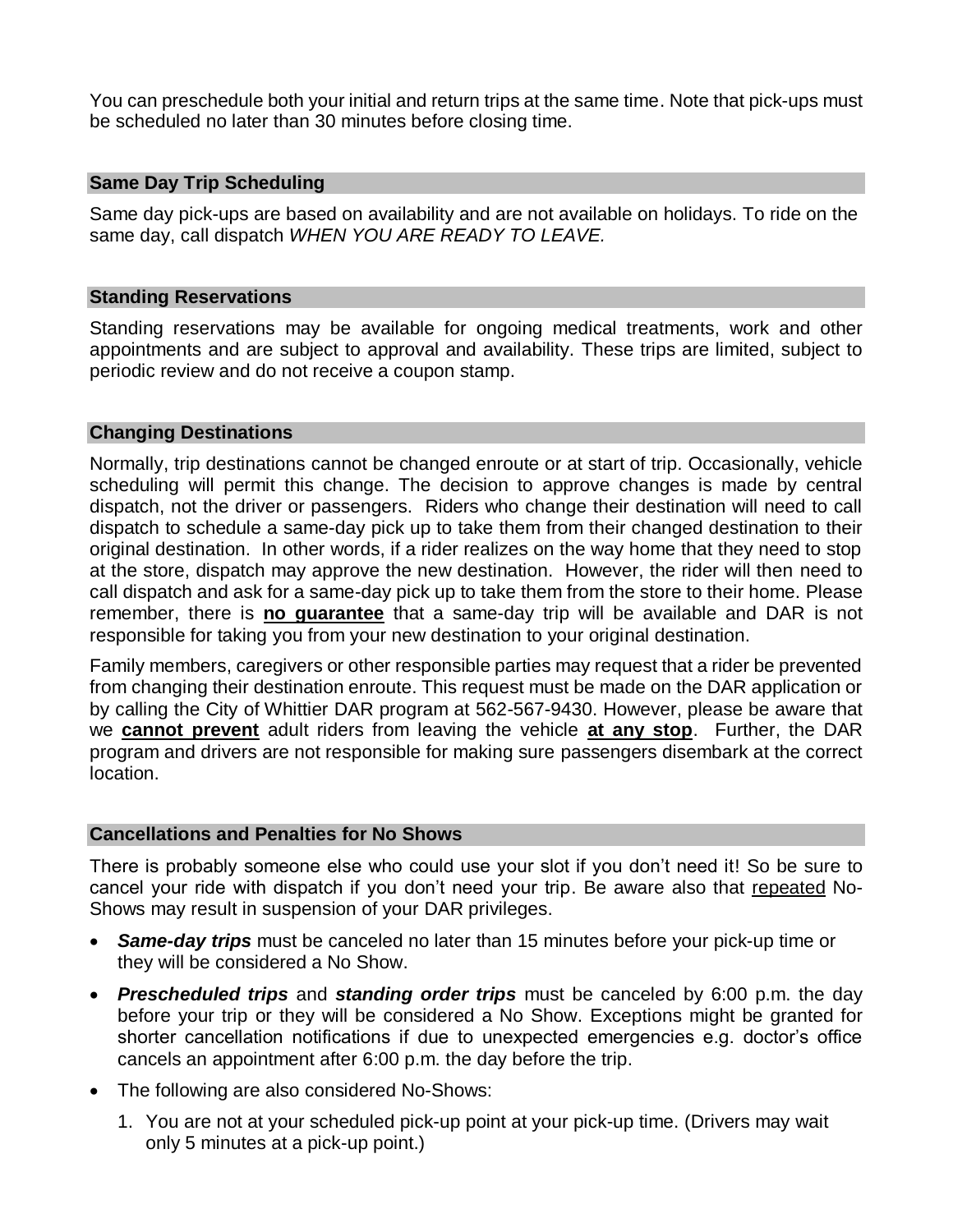- 2. You are not ready to board at your scheduled pick-up time.
- 3. You need assistance by a care provider or other person at your destination, but no one is at your drop-off point at the scheduled time.

#### **Additional Important Items**

- La Habra Heights Dial-A-Ride is for **City of La Habra Heights** residents only.
- Dial-A-Ride is a shared-ride service. It is not an uninterrupted, point-to-point service. You will be sharing the van with other passengers. When planning your trip, remember to allow extra time.
- $\triangleright$  Rides are scheduled subject to availability.
- $\triangleright$  Be prompt and visible at your pick-up location (drivers can wait no more than 5 minutes). Have your card ready to present when you board the bus.
- $\triangleright$  Shopping bags and packages are limited to 6 packages.
- $\triangleright$  Passengers using respirators and portable oxygen are permitted to ride with these devices. (Because this is a shared ride, trips may take longer than anticipated. Please be sure to have sufficient oxygen to allow for a longer ride.)
- $\triangleright$  Smoking, food or drinks are NOT allowed in the Dial-A-Ride vehicles.
- $\triangleright$  Drivers may not accept cash, tips or other forms of payment (other than a prepaid ride card). You are welcome to call or write to compliment a driver.
- $\triangleright$  Wear your seat belt at all times for your own safety.
- $\triangleright$  Rider safety is the number one goal of the drivers. Drivers may refuse service to any riders who engage in unsafe behavior during the trip, including refusal to wear safety belts, inappropriate behavior, or other issues that interfere with the safe operation of the vehicle or safety of the passengers.
- $\triangleright$  For your safety, scooter users are encouraged to leave the scooter and sit in a regular seat on the vehicle.
- $\triangleright$  Riders younger than 8 years of age and/or shorter than 4' 9" must be placed in a car seat. Car seat must be provided by parent, guardian or care attendant.
- $\triangleright$  Riders under 60 who have a temporary disability will be required to provide regular doctor's certifications.
- $\triangleright$  For the comfort of your fellow passengers, rude or offensive behavior or language will not be permitted. Riders are also asked to observe appropriate hygiene and avoid wearing excessive perfume or after shave.
- $\triangleright$  Disruptive or otherwise inappropriate behavior or hygiene and rude or offensive behavior directed at passengers, drivers, dispatchers or other DAR staff may result in suspension of your Dial-A-Ride privileges.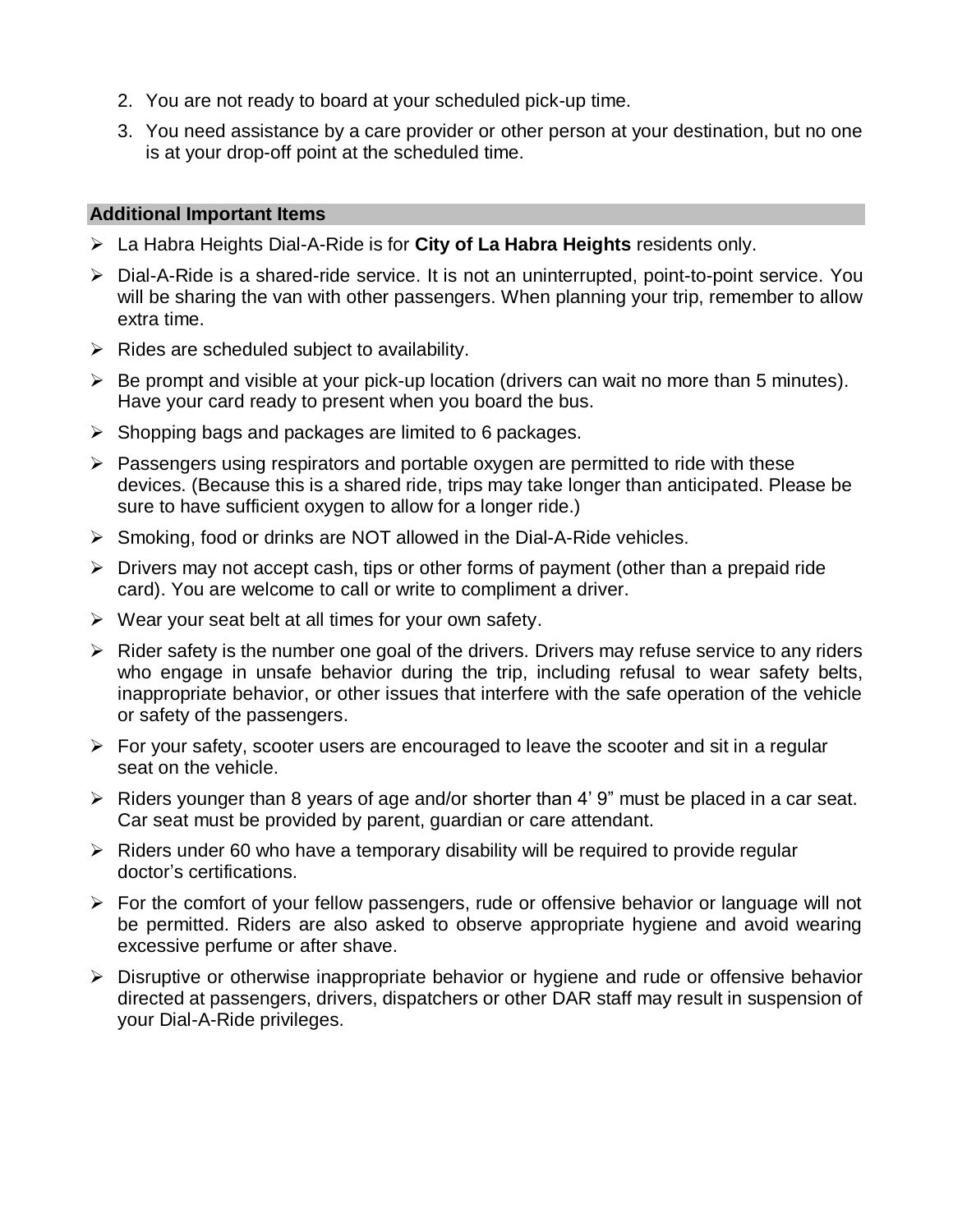# City of La Habra Heights Dial-A-Ride Application



| <b>Applicant</b>                   |                                                                                                                                                                                                   |                                      |  |
|------------------------------------|---------------------------------------------------------------------------------------------------------------------------------------------------------------------------------------------------|--------------------------------------|--|
| Name:                              | <u> 1989 - Johann Stoff, deutscher Stoffen und der Stoffen und der Stoffen und der Stoffen und der Stoffen und der</u>                                                                            |                                      |  |
|                                    |                                                                                                                                                                                                   | Apt.                                 |  |
| City:                              |                                                                                                                                                                                                   | Zip:                                 |  |
| Home Phone:                        | <u> Alexandria de la contexta de la contexta de la contexta de la contexta de la contexta de la contexta de la c</u>                                                                              |                                      |  |
|                                    | Do you currently use a: $\Box$ wheelchair $\Box$ scooter<br>$\square$ walker                                                                                                                      |                                      |  |
|                                    | Do you have a: $\Box$ hearing impairment $\Box$ severe visual impairment $\Box$ speech impairment                                                                                                 |                                      |  |
|                                    | Do you currently have a service animal? $\Box$ No $\Box$ Yes (attach proof of certification)                                                                                                      |                                      |  |
|                                    | Do you need to have an assistant riding with you? $\Box$ No $\Box$ Yes                                                                                                                            | $\square$ Sometimes                  |  |
| In Case of Emergency               |                                                                                                                                                                                                   |                                      |  |
| Name:                              |                                                                                                                                                                                                   |                                      |  |
|                                    |                                                                                                                                                                                                   |                                      |  |
| Legal Guardian (if applicable)     |                                                                                                                                                                                                   |                                      |  |
| Name:                              |                                                                                                                                                                                                   |                                      |  |
|                                    |                                                                                                                                                                                                   |                                      |  |
|                                    |                                                                                                                                                                                                   |                                      |  |
|                                    | <b>Request "No Destination Change" Status</b>                                                                                                                                                     |                                      |  |
|                                    | $\Box$ Please flag this rider's account to prohibit changes to trip destination while en route.                                                                                                   |                                      |  |
| Requestor's<br>Name:               | Relationship:                                                                                                                                                                                     |                                      |  |
|                                    |                                                                                                                                                                                                   |                                      |  |
|                                    | I have read the Service Guidelines and agree to abide by the rules, policies and procedures of<br>the City of La Habra Heights/City of Whittier Dial-A-Ride Service. I assume full responsibility |                                      |  |
|                                    | for and release the City of La Habra Heights and City of Whittier from any liability for my                                                                                                       |                                      |  |
|                                    | safety and well-being before I board and after I exit the vehicle.                                                                                                                                |                                      |  |
|                                    |                                                                                                                                                                                                   |                                      |  |
| Signature of Applicant             |                                                                                                                                                                                                   | Date                                 |  |
|                                    |                                                                                                                                                                                                   |                                      |  |
|                                    | Signature of Parent or Legal Guardian (if applicable)                                                                                                                                             | Date                                 |  |
| Please return this application to: |                                                                                                                                                                                                   |                                      |  |
|                                    | In Person: La Habra Heights City Hall<br>By Mail: Whittier Senior Center<br>1245 N. Hacienda Rd.<br>13225 Walnut St.<br>La Habra Heights, CA 90631<br>Whittier, CA 90602                          | Staff Initials <b>Staff Initials</b> |  |